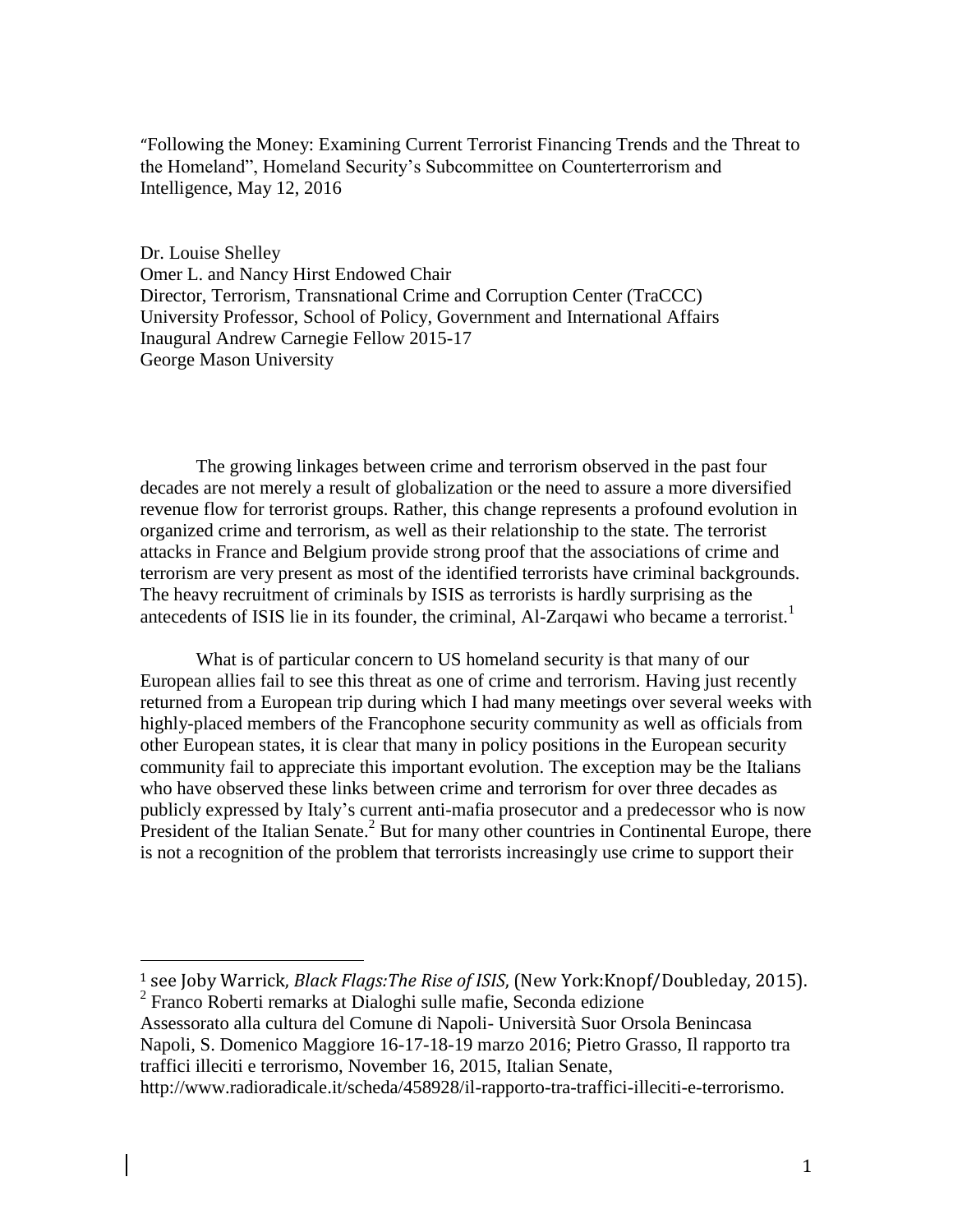activities  $<sup>3</sup>$  and that ISIS, in particular, focuses on recruiting low-level criminals into its</sup> ranks.

The crimes used by the criminal-terrorists are not large- scale crimes but lowlevel narcotics trafficking, small-scale fraudulent bank loans and illicit trade that are being used to support their activity.<sup>4</sup> The funding patterns identified in the first French attack of the Kouachi Brothers and Koulibaly continue because it is the same network that continues to attack--one that is dispersed among France, Belgium, the UK and Germany. There have been very few wire transfers identified emanating from the Middle East to these overseas members of the ISIS network. The European terrorist cells are heavily home-funded through crime.

Prisons and relationships established in prison are key to recruitment and network enhancement. This was fist evident in the investigations that followed the Madrid subway bombing in  $2004<sup>5</sup>$  and has remained true with the most recent terrorist attacks in France and Belgium where bonds among criminals were made in prison and individuals once incarcerated together have gone on to commit terrorist attacks with their former fellow inmates.<sup>6</sup>

We need to expect that patterns established in one place may be replicated in another. Therefore, we may see patterns identified in Europe manifesting themselves in the United States. Therefore, we need to focus more on prisons and their role in terrorist recruitment and financing.

The attacks in France and Belgium in 2015 and 2016, committed primarily by radicalized criminals, are evidence that these countries failed to respond to the new hybrid of criminals and terrorists—terrorists who have criminal pasts and continue to support themselves and their terrorist acts through criminal activity.<sup>7</sup> Law enforcement and security bodies are not organized to reflect this new reality nor are there plans to reorient their focus to address this threat. This nearly assures that there will be future terrorist attacks in Western Europe. This will be very politically destabilizing for our allies but may have even more direct consequences for us. Americans, American businesses and installations may be victims of these attacks. The failure to respond to the

l

 $3$  This is a particular problem in France despite the recent attacks and the biographies of the terrorist attackers.

<sup>4</sup> Marie-Christine Dupuis-Danon, "Pour lutter contre l'argent de la terreur, traitons vraiment la question de l'économie souterraine et des traffics," April 27, 2016, http://www.lemonde.fr/idees/article/2016/04/27/pour-briser-les-ressources-du-terrorismeluttons-contre-l-economie-souterraine\_4909282\_3232.html#wj1kZiCU4mGeEFED.99. <sup>5</sup> Shelley, 38-39.

<sup>&</sup>lt;sup>6</sup> Steven Mufson, "How Belgian Prisons became a Breeding Ground for Islamic Extremism," March 27, 2016, https://www.washingtonpost.com/world/europe/howbelgian-prisons-became-a-breeding-ground-for-islamic-extremism/2016/03/27/ac437fd8 f39b-11e5-a2a3-d4e9697917d1\_story.html.

<sup>7</sup> Dupuis-Danon.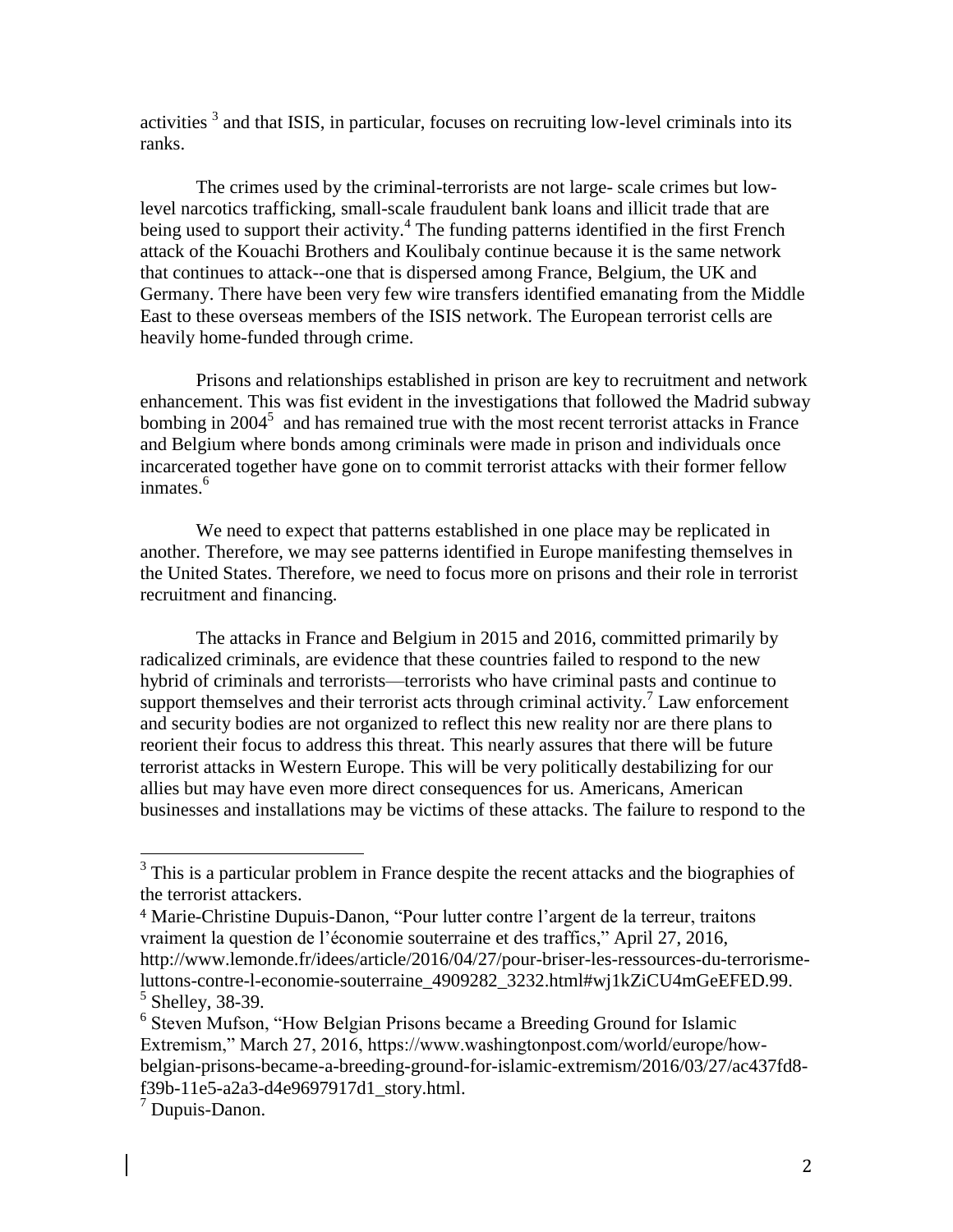new hybrid threat by European governments also has other consequences for our security. Many of these hybrid criminal-terrorists have European passports. Therefore, the new hybrid terrorists can enter our country more easily as they have more mobility than other potential terrorists who need visas to enter the US.

# **Hiding the Illicit in the Illicit: Size of Illicit Trade**

My present research on my Carnegie Corporation Fellowship continues to see the problem of illicit trade as a key funding source for terrorism. The size of illicit trade is growing in almost all identified categories. Therefore, while there is a contraction in much global trade and a decline of export of natural commodities with the Chinese economic slowdown, a similar shrinking in illicit trade has not been identified. Unfortunately no multinational body, no NGO, nor any group of trade specialists have reported the contraction of any form of illicit trade that they are analyzing.

Reliable estimates of recent years indicate that illicit trade represents at least 10% of global trade with other estimates ranging between 8 and  $15\%$ .<sup>8</sup> These ranges were calculated before the Syrian conflict escalated, the ascendency of ISIS and the generation of hundreds of millions from the sale of smuggled oil. Nor do they reflect the massive growth of illegal migration facilitated by human smugglers who have netted approximately \$3-6 billion from this trade to Europe in 2015 alone.<sup>9</sup>

The OECD has estimated that illicit trade in counterfeits represents 5 percent of the economies of the developed world.<sup>10</sup> This figure underestimates the problem in the developed world because illicit goods produced within Europe such as synthetic drugs and illicit whites (legally produced cigarettes intended to be sold without payment of taxes) are widely distributed and traded among European countries but are not counted in this figure.<sup>11</sup> The OECD figure for illicit trade in the developing world is half that of the developed world.<sup>12</sup> But this is counterintuitive and the data used to derive this result is problematic and leads to a dramatic understatement of the problem. The calculation is based on customs data from a relatively limited number of countries and OECD did not

 $\overline{a}$ 

<sup>&</sup>lt;sup>8</sup> David Luna, "The Destructive Impact of Illicit Trade and the Illegal Economy on Economic Growth, Sustainable Development, and Global Security,"

http://www.state.gov/j/inl/rls/rm/199808.htm

 $^{9}$  Europol, Migrant Smugging in Europe, 2016, p.13, migrant smuggling europol report 2016.pdf.

<sup>&</sup>lt;sup>10</sup> OECD and EUIPO, *Trade in Counterfeit and Pirated Goods Mapping the Economic Impact* (Paris: OECD, 2016).

 $11$  Illustrative of this are the illegal cigarettes factories in Eastern Europe that produce cigarettes that are distributed within Europe. Their share of illicit trade is not reflected in the OECD report because it occurs within the trade bloc but causes the loss of hundreds of millions if not billions in lost tax revenues.

<sup>&</sup>lt;sup>12</sup> OeCD and EUIPO.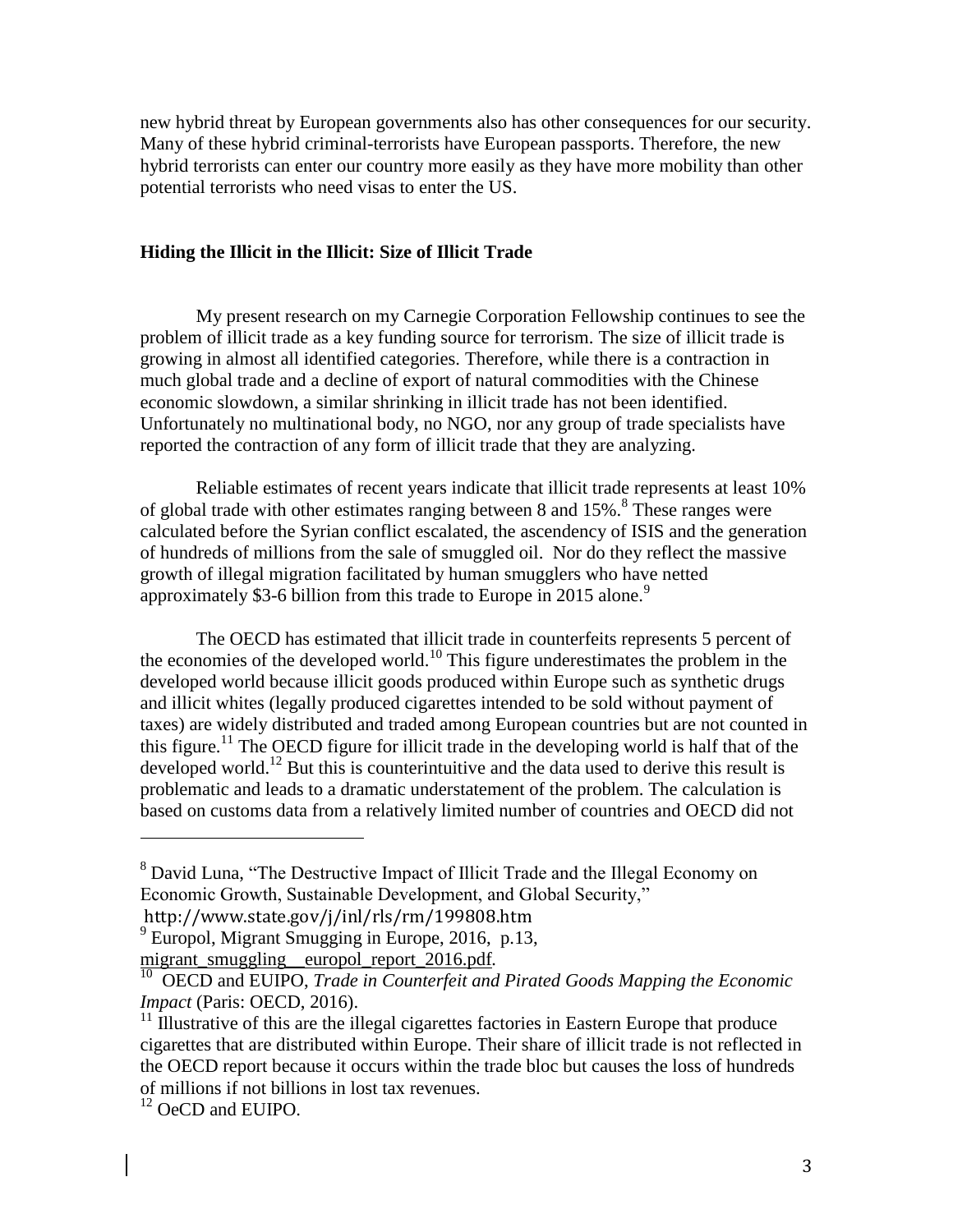take into account the very high levels of corruption in customs' agencies in the developing world that choose not to seize goods or deliberately fail to report on illegal trade to government officials as the customs personnel are benefiting directly from this trade. $13$ 

The counterfeit figure is only one important component of the totality of illicit trade. It does not count the equally or more common trade in narcotics that as much as three decades ago was estimated to represent 5 to 7 percent of world trade, a percentage that has not declined in recent decades as new drugs have entered the global market and new regions have become significant consumers of illegal drugs. There are many more aspects of the illegal economy including such clearly illegal activity as trafficking in humans, arms, and many forms of cyber crime consist of illegal trade in credit cards, identities and child pornography. Many of these crimes converge, enhancing their impact and enriching the key facilitators. Then there is also the illegal trade in some products that might be legally traded as timber, fish and gold but are exploited and traded illegally.

Illicit trade and commerce is facilitated by enormous illicit and dubious financial flows to offshore locales such as has been recently confirmed by the Panama Papers.<sup>14</sup> The anonymity of shell companies and the possibility to disguise the origin of funds makes it possible for criminals, terrorists, the corrupt and the rich seeking to hide their wealth to all converge in the same locale.

Therefore, with such a large quantity of illicit trade and money in the world it is easy for terrorists to hide their activity within this massive movement of goods and funds. Therefore, we need to pay more attention to the trade and the trade-documents which may help reveal anomalies in this movement.

We also need to focus on legitimate banks that can help facilitate the storing and transport of money for terrorists. Recent investigations reveal that legitimate large banks such as Deutsche Bank, in violation of international regulations, receive funds that are associated with terrorists and criminals as this helps increase profits. Officials at Deutsche Bank, in a significant number of suspicious files examined by auditors, revealed that officials were told to avoid warning signs or not to commit due diligence on what should be suspicious clients.<sup>15</sup>

This illicit movement of funds and sales is increasingly being conducted within the dark web. The dark web figures in the illicit kidney trade, mentioned below, because those seeking a kidney transplant establish contact with facilitators through closed

<sup>13</sup> Ibid.

 $\overline{a}$ 

<sup>14</sup> GFI data on size of flows-- http://www.gfintegrity.org/issue/illicit-financialflows/, Panama Papers , <https://panamapapers.icij.org/> as a subset of this. <sup>15</sup> James Shotter and Caroline Binham, "Detutsche Bank warned on crime curbs: UK Watchdog finds 'systemic'weakness in laundering controls, Financial Times May 2, 2016, p.13. James Shotter and Caroline Binham "Deutsche Bank still plagued by legal uncertainty in wake of FCA warning," Financial Times May 2, 2016, p.15.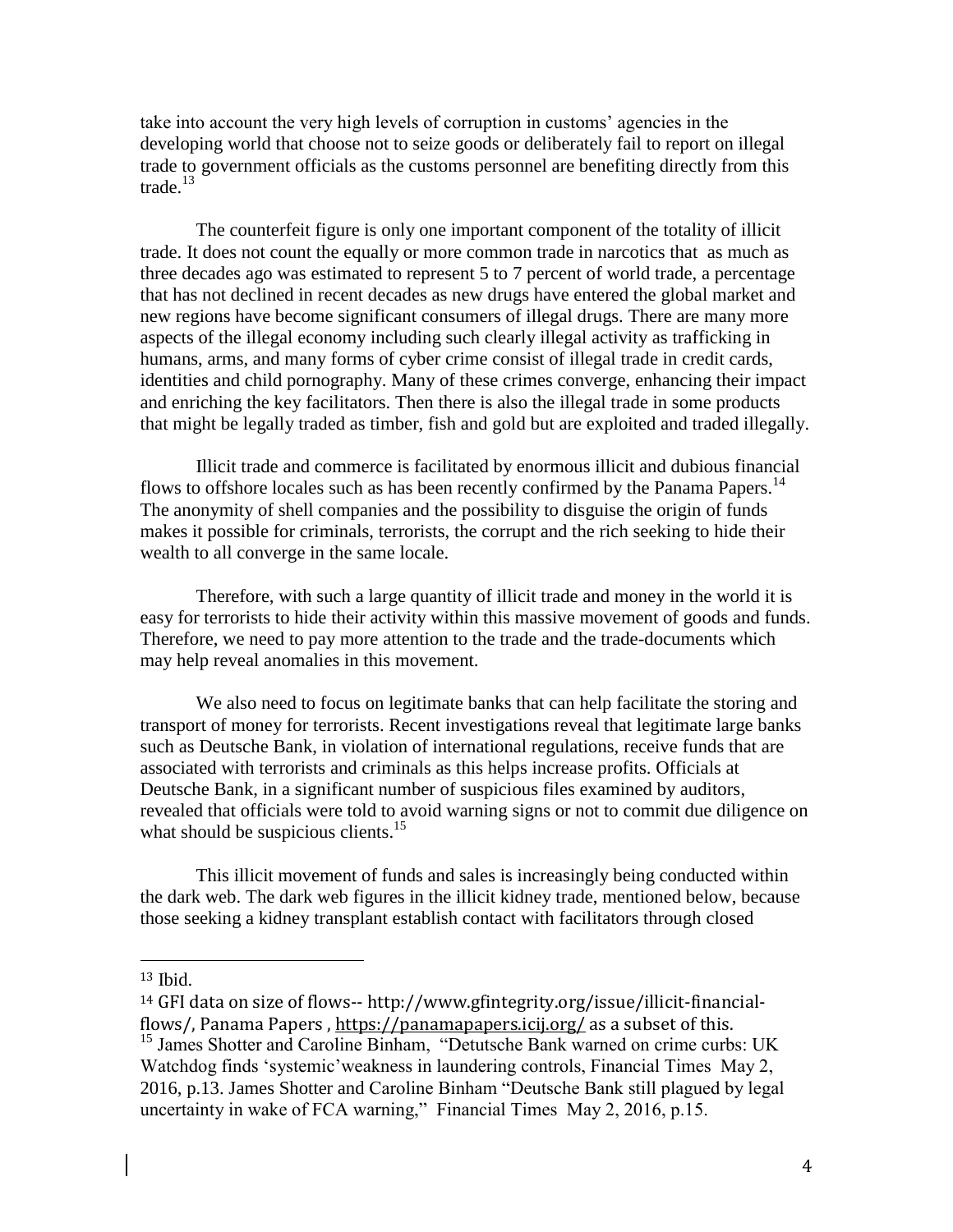networks on the web. The dark web also helps facilitate drug and arms sales, in particular, as buyers and sellers often interact in private groups that thrive in the dark web.

## **Three Foci Areas:**

Within this illicit trade there are three areas that deserve more attention because they have been associated with terrorist financing or might in the future. These are: illicit gold trade, illicit kidney trade and illicit pesticide trade. These categories are also associated with significant environmental and/or health harms. These new areas reveal that illicit actors also shift between diverse forms of illicit trade to optimize profits and reduce risk.

## **Gold Trade**

The FARC, a major Colombian terrorist organization that survived for decades in the illicit drug trade has now acquired a new illegal revenue source with less risk and higher profits. Over 85% of the gold mined in Colombia is mined illegally<sup>16</sup>, meaning this large economic sector is a lightly regulated market, providing the criminals and terrorists opportunities to exploit production. FARC's revenues from the illegal gold trade now<sup>17</sup> exceed those from the drug market. The terrorist group has taken the practices it has learned in one area and applied them to another. Therefore, illicit gold mining and trade is accompanied by intimidation, violence and extortion as well as exploitation of indigenous populations.

#### **Kidney Trade**

 $\overline{a}$ 

Egypt has had doctors performing kidney transplants for individuals from foreign countries who cannot acquire kidneys in their home countries. The nature of the business has changed as the cost of kidney transplants has increased in Egypt and profit-margins have increased. Long-term research undertaken by Professor Campbell Fraser in the Middle East and Asia suggests that there are new opportunistic participants in this trade. Turkish middlemen procure refugees who are seek to pay smugglers to move family members to Europe. As the business has grown, groups such as al Nusra have moved in, forcing the doctors, who once were the prime recipients of the profits, to work under their control. Payments made by Europeans seeking these operations now remain in European

<sup>&</sup>lt;sup>16</sup> http://www.worldpoliticsreview.com/articles/17770/colombia-s-informal-gold-minersfeel-the-heat-from-all-sides.

 $17$  Global Initiative, "Organized Crime and Illegally Mined Gold in Latin America," 2016, http://www.globalinitiative.net/organized-crime-and-illegally-mined-gold-in-latinamerica/.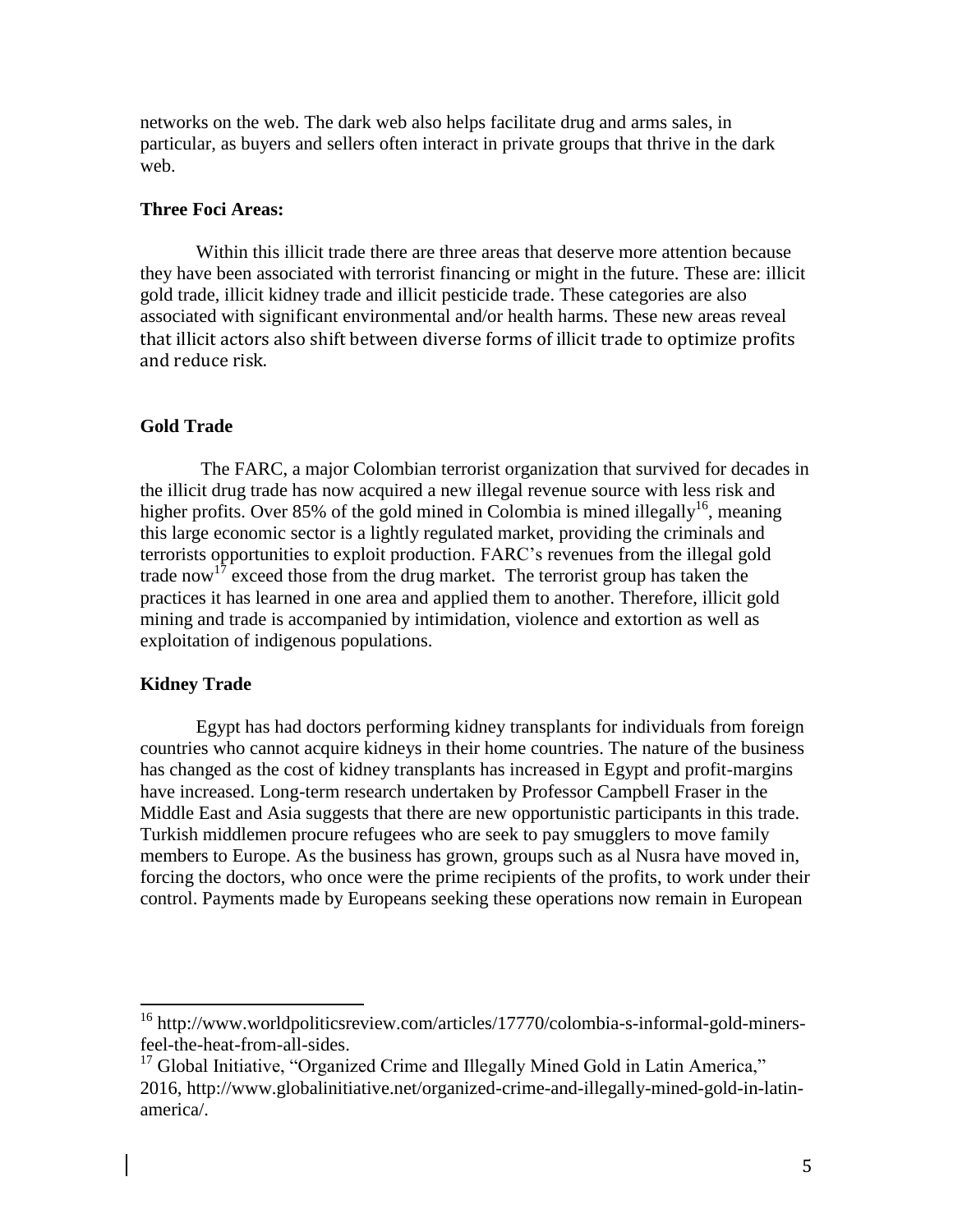banking accounts, possibly giving the terrorists involved in this trade access to significant sums in Europe as the profits of this trade can reach \$40,000 an operation.<sup>18</sup>

# **Illicit Pesticide Trade**

The problem of the growing use of illicit pesticides is a generally growing problem and a threat to our security. But the threat may be compounded because it is an ever-escalating part of illicit trade. The threat comes from both the importation of food that has been grown in places where these illegal and dangerous pesticides are used but also the importation of deadly pesticides into the US. This could be what I have referred to as a dual-use crime in my book *Dirty Entanglements: Corruption, Crime and Terrorism.* It makes money for illicit actors and also causes serious harm to purchasers. 19 The threat is accelerating as illegal pesticides now represent one-third of the market among key food exporters such as India.<sup>20</sup> These dangerous chemicals are used in 10 percent of Europe with usage in Northeastern Europe at 25%.<sup>21</sup> Large-scale seizures have occurred in Poland recently.<sup>22</sup> Some of these pesticides are so deadly that they destroy all crops and damage the soil.

# **Recommendations:**

- 1) Attach more attention to the analysis and policing of illicit trade as this remains an underpoliced area of criminal activity. This is important for the different agencies of Homeland Security that have such great jurisdictional authority over trade entering and exiting the United States.
- 2) Focus on new emergent forms of illicit trade such as organ trade, illicit pesticide trade and natural resources. Continue to focus on underpoliced areas of criminal activity that continue to contribute significantly to terrorism such as counterfeiting, antiquities and illicit cigarette trade<sup>23</sup> and trade-based money laundering.
- 3) Expand the combined policing and counter-terrorism efforts developed in New York and Los Angeles to other locales both domestically and internationally. There should be best

l <sup>18</sup> Professor Campbell Fraser, "Human Organ Trafficking: Understanding the Changing Role of Social Media and Dark Web Technologies 2010-2015," January 21, 2016, http://traccc.gmu.edu/events/previously-hosted-events/.

<sup>&</sup>lt;sup>19</sup> Louise Shelley, *Dirty Entanglements: Corruption, Crime and Terrorism* (Cambridge and New York: Cambridge University Press), pp. 36, 201*.*

<sup>&</sup>lt;sup>20</sup> Federation of Indian Chamber of Commerce and Industry (FICCI) and Tata Strategic Management Group". Study on sub-standard, spurious/counterfeit pesticides in India: 2015 Report," New Dehli: FICCI.2015.

<sup>&</sup>lt;sup>21</sup> UNICRI "Illegal Pesticides, Organized Crime and Supply Chain Integrity," 2016, p.42. http://www.unicri.it/in\_focus/files/The\_problem\_of\_illicit\_pesticides\_low\_res1.pdf <sup>22</sup> Presentation at OECD Task Force on Illicit Trade, Paris, April 18-19, 2016.

<sup>&</sup>lt;sup>23</sup> The Global Illicit Trade in Tobacco: A Threat to National Security 2016, http://www.state.gov/documents/organization/250513.pdf.